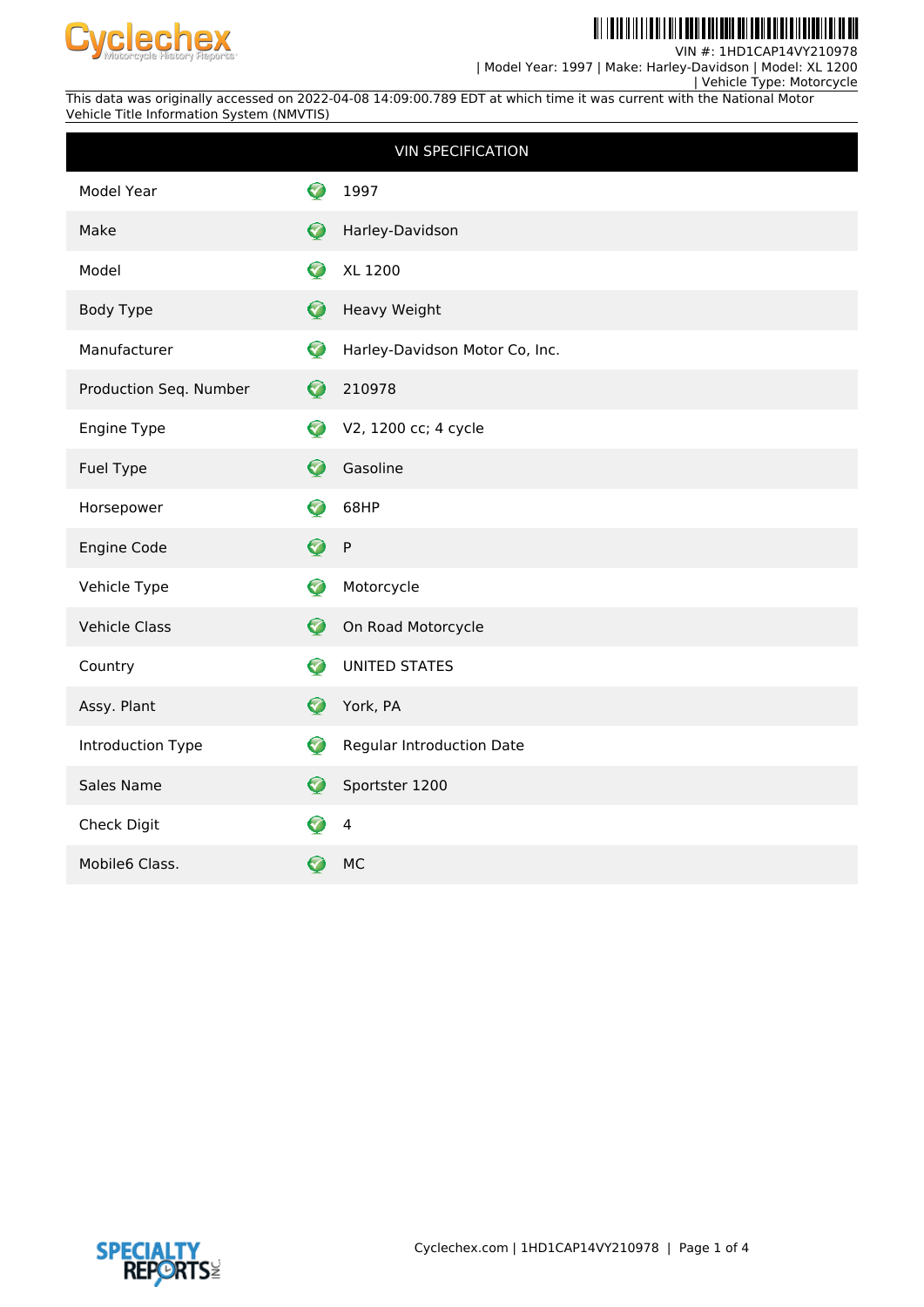

**III IIIII IIIII TII AN I AN AN AN III** 

VIN #: 1HD1CAP14VY210978 | Model Year: 1997 | Make: Harley-Davidson | Model: XL 1200

| Vehicle Type: Motorcycle

This data was originally accessed on 2022-04-08 14:09:00.789 EDT at which time it was current with the National Motor Vehicle Title Information System (NMVTIS)

# **MULTI-STATE VEHICLE HISTORY REPORT**

| <b>CONDITION HISTORY</b>       |                      |                                       |  |
|--------------------------------|----------------------|---------------------------------------|--|
| <b>Brand Category</b>          |                      | <b>NMVTIS Search Result</b>           |  |
| <b>Total Loss</b>              | $\blacktriangledown$ | No Title Brand found by Cyclechex.com |  |
| Salvage                        | V                    | No Title Brand found by Cyclechex.com |  |
| Disclosed Damage               | 5                    | No Title Brand found by Cyclechex.com |  |
| Bond                           | 7                    | No Title Brand found by Cyclechex.com |  |
| Flood                          | 0                    | No Title Brand found by Cyclechex.com |  |
| Cars/Cash for Clunkers         | ❤                    | No Title Brand found by Cyclechex.com |  |
| Gray Market                    | ❤                    | No Title Brand found by Cyclechex.com |  |
| Junk                           | $\bullet$            | No Title Brand found by Cyclechex.com |  |
| Manufacturer Brand             | ❤                    | No Title Brand found by Cyclechex.com |  |
| New/Re-Issued VIN              | 7                    | No Title Brand found by Cyclechex.com |  |
| Odometer                       | 7                    | No Title Brand found by Cyclechex.com |  |
| Rebuilt/Repaired/Reconstructed | Ø                    | No Title Brand found by Cyclechex.com |  |
| Dismantled                     | 0                    | No Title Brand found by Cyclechex.com |  |
| Rental/Taxi/Police             | ଚ                    | No Title Brand found by Cyclechex.com |  |
| Agricultural/Logging Vehicle   | ❤                    | No Title Brand found by Cyclechex.com |  |
| <b>Title Copy</b>              | 0                    | No Title Brand found by Cyclechex.com |  |
| Antique/Classic                | 7                    | No Title Brand found by Cyclechex.com |  |
| Undisclosed Lien               | $\blacktriangledown$ | No Title Brand found by Cyclechex.com |  |

| <b>TITLE HISTORY</b> |               |                   |            |               |  |
|----------------------|---------------|-------------------|------------|---------------|--|
| <b>State</b>         | <b>Status</b> | VIN               | Issue Date | Odometer      |  |
| New Hampshire        | Current       | 1HD1CAP14VY210978 | 07/09/2014 | <b>FXFMPT</b> |  |
| Massachusetts        | Historical    | 1HD1CAP14VY210978 | 09/07/2012 | 52.840 Miles  |  |
| Massachusetts        | Historical    | 1HD1CAP14VY210978 | 05/05/2006 | 11.490 Miles  |  |
| Massachusetts        | Historical    | 1HD1CAP14VY210978 | 06/25/1999 | 3,564 Miles   |  |

|               | STATE CONTACT INFORMATION                                                                                                                                                                     |
|---------------|-----------------------------------------------------------------------------------------------------------------------------------------------------------------------------------------------|
| Massachusetts | If you need more information, please contact the State of Massachusetts by visiting<br>http://www.mass.gov/rmv/express/index.htm Please select Title/Lien inquiry and follow<br>instructions. |
| Massachusetts | If you need more information, please contact the State of Massachusetts by visiting<br>http://www.mass.gov/rmv/express/index.htm Please select Title/Lien inquiry and follow<br>instructions. |
| Massachusetts | If you need more information, please contact the State of Massachusetts by visiting<br>http://www.mass.gov/rmy/express/index.htm Please select Title/Lien inquiry and follow<br>instructions. |

JUNK AND SALVAGE INFORMATION

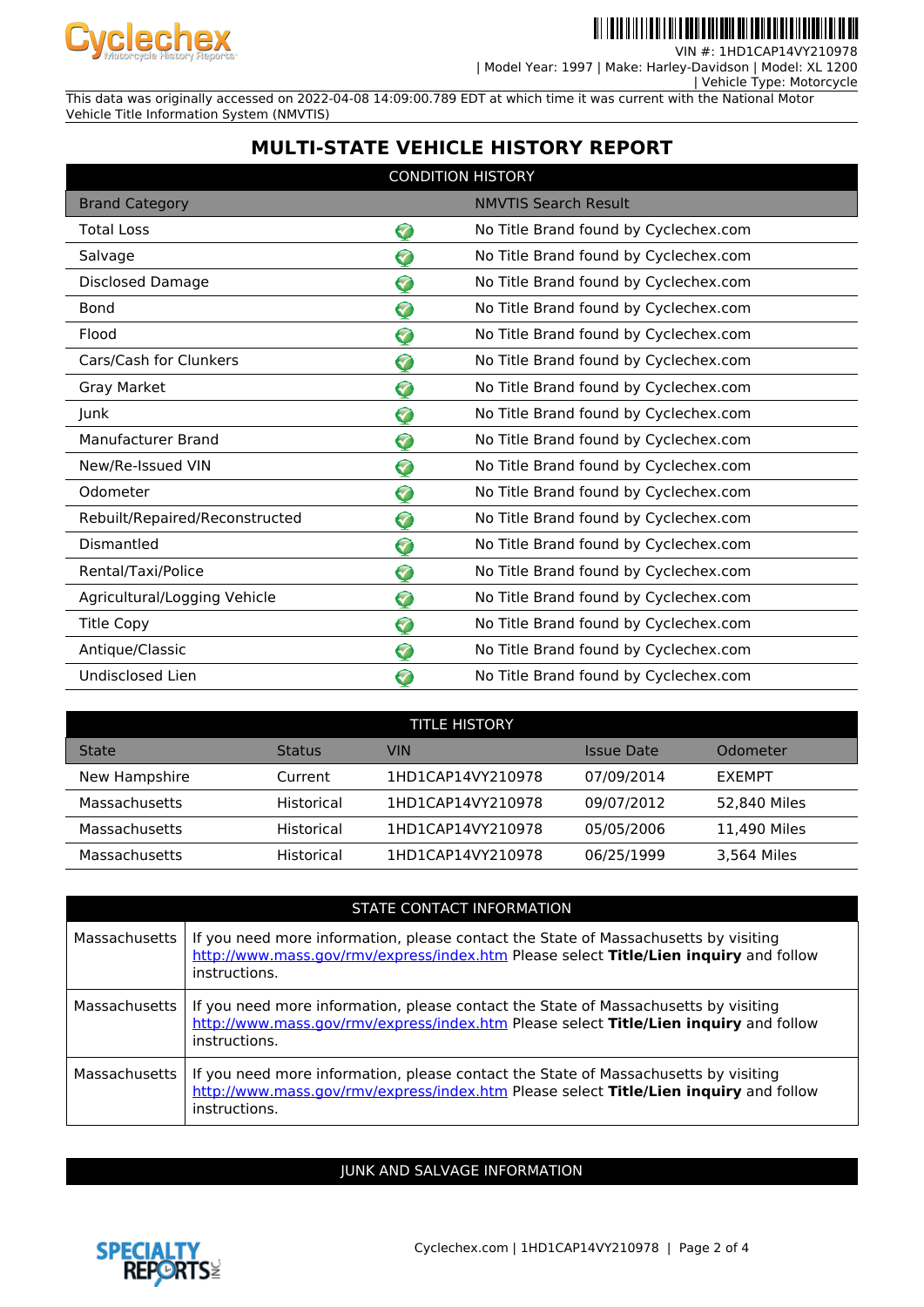

| Vehicle Type: Motorcycle

VIN #: 1HD1CAP14VY210978 | Model Year: 1997 | Make: Harley-Davidson | Model: XL 1200

This data was originally accessed on 2022-04-08 14:09:00.789 EDT at which time it was current with the National Motor Vehicle Title Information System (NMVTIS)

No Junk/Salvage Reportings Found

#### RECALL DATA FROM NATIONAL HIGHWAY TRAFFIC SAFETY ADMINISTRATION (NHTSA)

No Recall Data Found

INSURANCE INFORMATION

Occurrence **Reporting Entity Reporting Entity Date of Insurance Claim** 

No Total Loss Reportings Found

| LIEN INFORMATION                              |      |  |  |
|-----------------------------------------------|------|--|--|
| <b>Entity Title</b>                           | Date |  |  |
| There are no liens reported for this vehicle. |      |  |  |

Lien data does not include information on all motor vehicles in the United States because not all lienholders provide information to the source of this lien data.

| <b>DETAILS</b>        |                        |               |                  |  |
|-----------------------|------------------------|---------------|------------------|--|
| <b>Standard Data</b>  |                        |               |                  |  |
| body-type             | Cruiser                | check-digit   | v                |  |
| country               | <b>United States</b>   | engine-type   | 1200 disp 2 cyls |  |
| identification        | 1HD1CAP14VY210978      | make          | Harley-Davidson  |  |
| model                 | XLH1200 Sportster 1200 | model-year    | 1997             |  |
| production-seq-number | 210978                 | vehicle-class | Cruiser          |  |

### DISCLAIMER

## **NMVTIS Consumer Access Product Disclaimer**

The National Motor Vehicle Title Information System (NMVTIS) is an electronic system that contains information on certain automobiles titled in the United States. NMVTIS is intended to serve as a reliable source of title and **brand** history for automobiles, but it does not contain detailed information regarding a vehicle's repair history.

All states, insurance companies, and junk and salvage yards are required by federal law to regularly report information to NMVTIS. However, NMVTIS does not contain information on all motor vehicles in the United States because [some states](https://vehiclehistory.bja.ojp.gov/nmvtis_states) are not yet providing their vehicle data to the system. Currently, the data provided to NMVTIS by states is provided in a variety of time frames; while some states report and update NMVTIS data in "real-time" (as title transactions occur), other states send updates less frequently, such as once every 24 hours or within a period of days.

Information on previous, significant vehicle damage may not be included in the system if the vehicle was